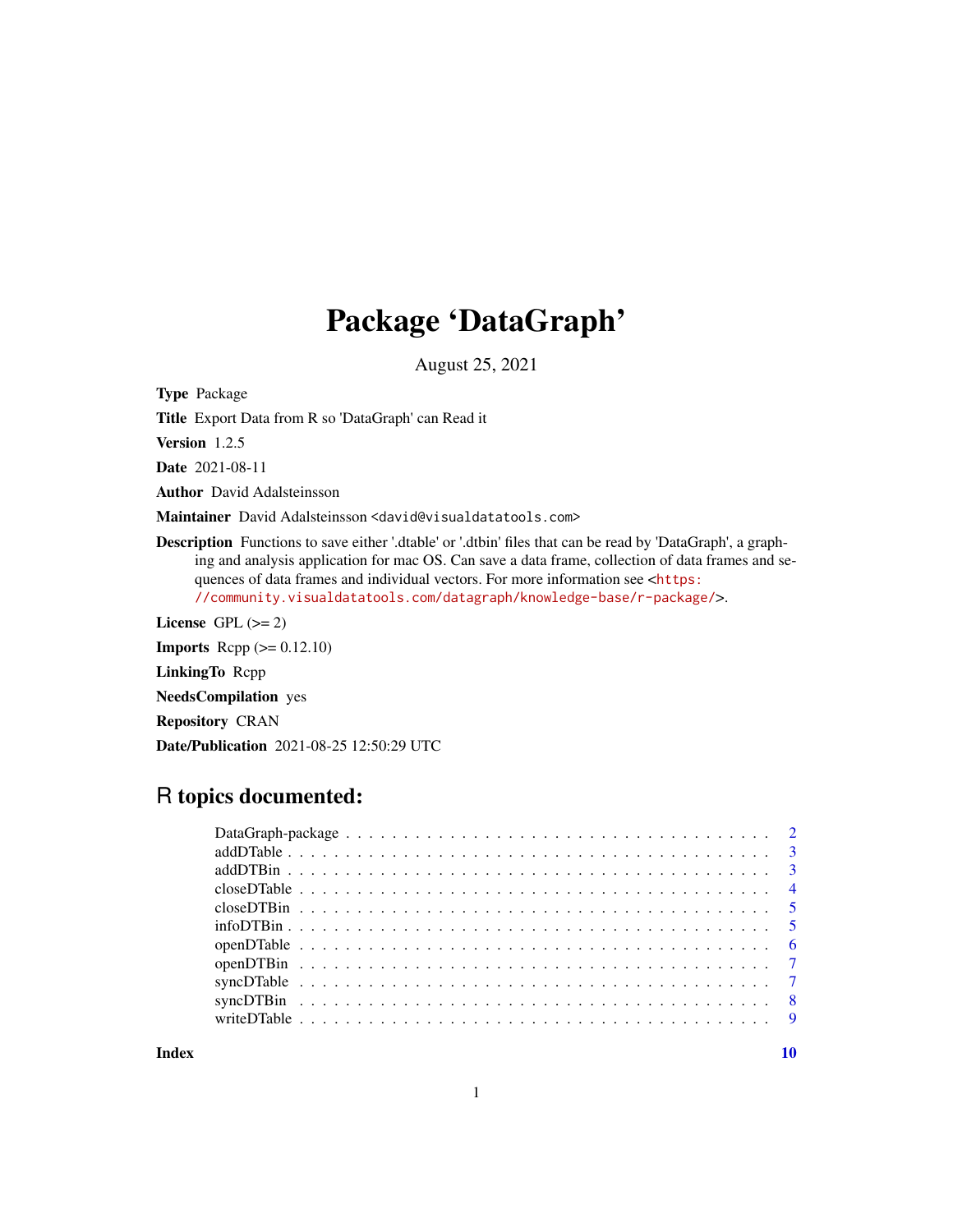<span id="page-1-0"></span>

Functions to save either .dtable or .dtbin files that can be read by DataGraph, a graphing and analysis application for MacOS. Can save a data frame, collection of data frames and sequences of data frames and individual vectors.

#### Details

There is a total of eight functions in this package One step to save a data frame into a .dtable file writeDTable(path name,data frame)

To save multiple data frames into a single .dtable file openDTable(path name) addDTable(path name,data frame) closeDTable(path name)

To save a .dtbin file, which can contain multiple lists and data frames by name and each one can be a sequence saved by "time" openDTBin(path name) addDTBin(path name,entry name,data (frame or column),time (optional)) infoDTBin(path name) : Prints out the current content of the file closeDT-Bin(path name)

#### Author(s)

David Adalsteinsson

Maintainer: David Adalsteinsson <david@visualdatatools.com>

## Examples

```
## Not run:
   writeDTable("/tmp/test",mtcars)
   openDTable("/tmp/test2" name)
   addDTable("/tmp/test2",data frame)
   ... modify the table
   addDTable("/tmp/test2",data frame)
   closeDTable("/tmp/test2")
   openDTBin("/tmp/test3")
   addDTBin("/tmp/test3","Cars",mtcars)
   addDTBin("/tmp/test3","Orange",Orange)
   infoDTBin("/tmp/test3")
   closeDTBin("/tmp/test3")
```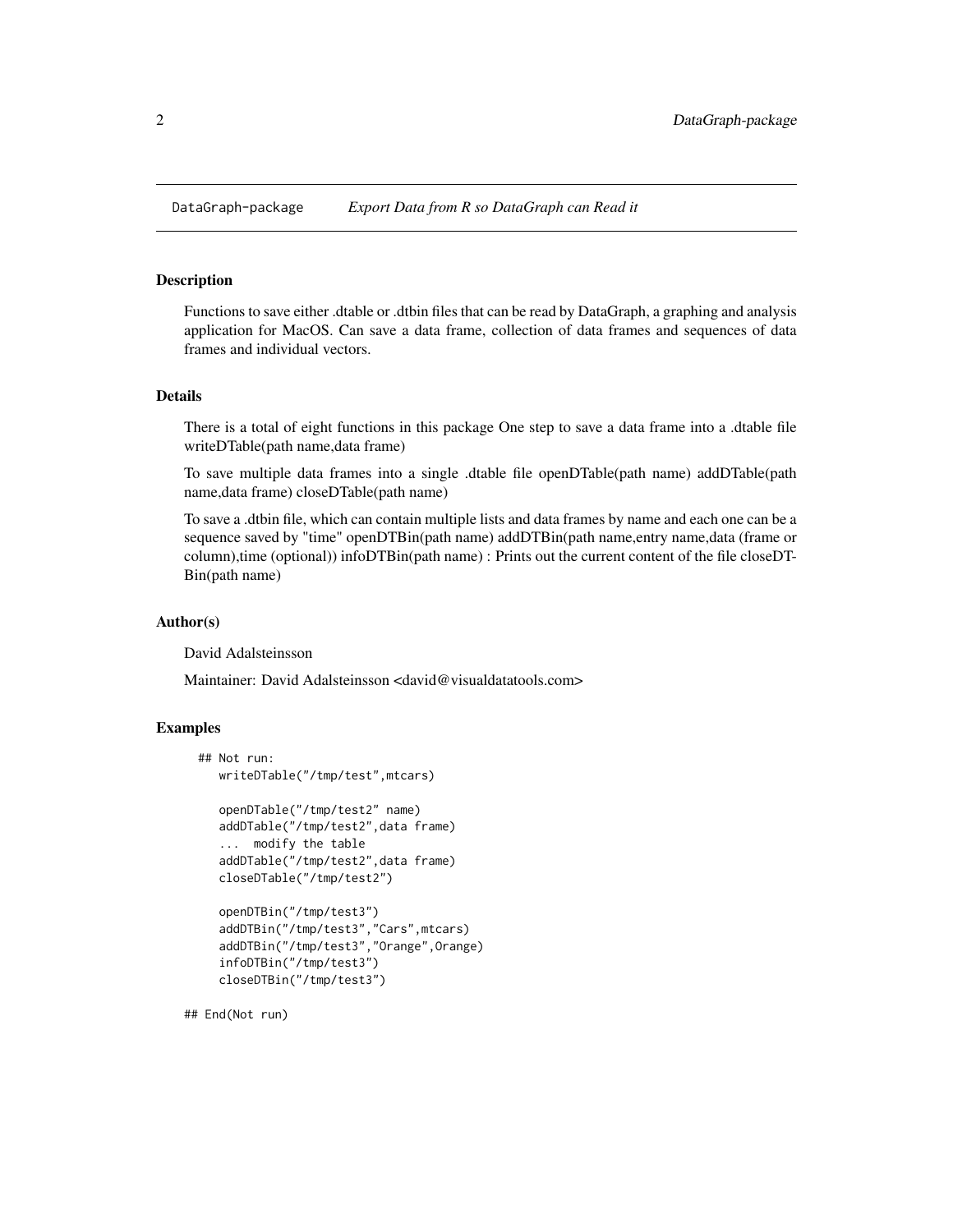<span id="page-2-0"></span>

Adds a table to an already open table file. Need to open it first by using the openDTable function.

## Usage

addDTable(path,data)

## Arguments

| path | A path name  |
|------|--------------|
| data | A data frame |

## Value

Nothing returned

## Examples

```
## Not run:
openDTable("/tmp/test")
addDTable("/tmp/test",Orange)
closeDTable("/tmp/test")
```
## End(Not run)

addDTBin *Save a data frame to a .dtable file*

## Description

Adds the data into a .dtbin file.

#### Usage

```
addDTBin(path,name,data,time)
```
#### Arguments

| path | A path name                                   |
|------|-----------------------------------------------|
| name | The name of the variable.                     |
| data | Either a data frame or a vector               |
| time | optional: What time value this variable is at |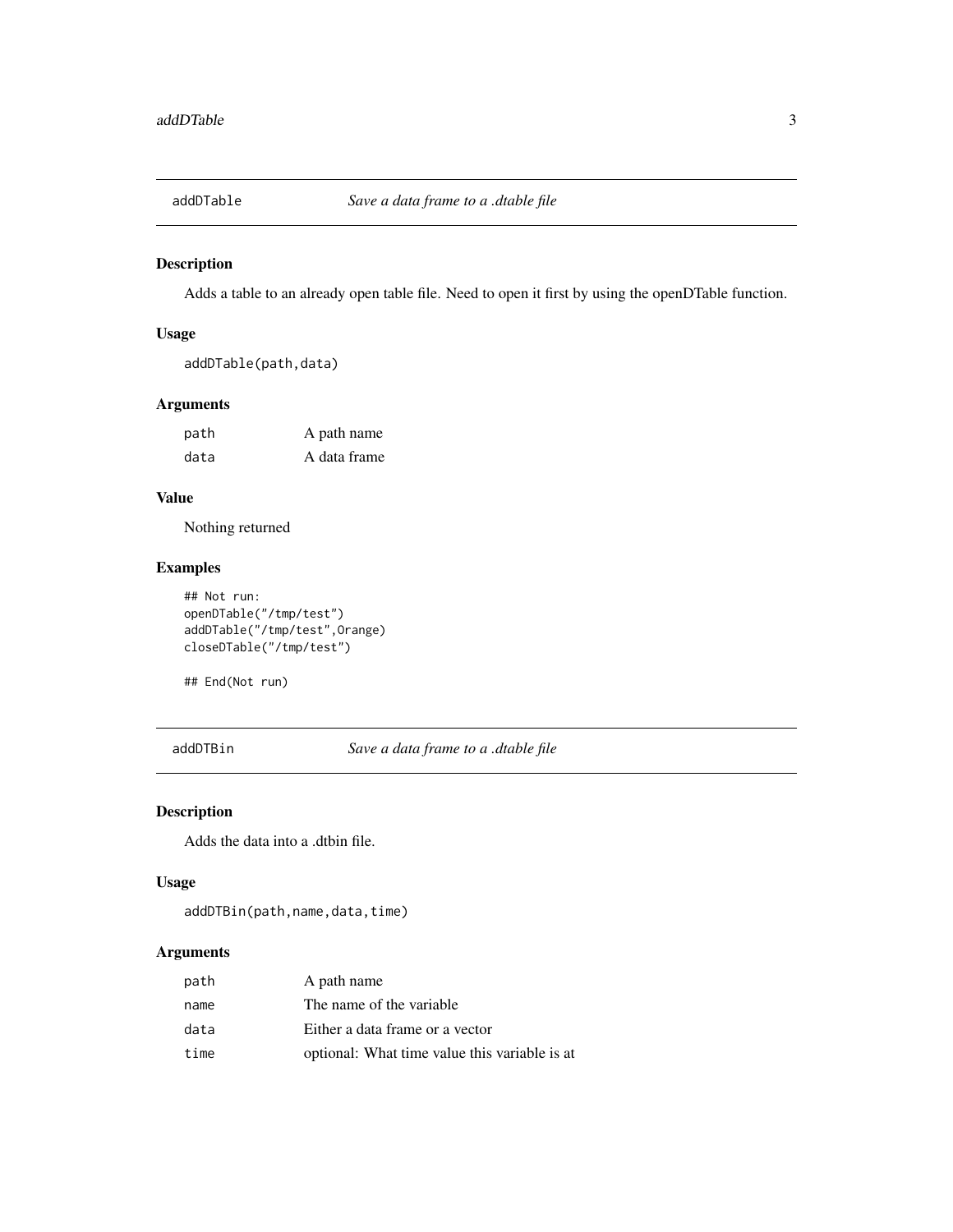## <span id="page-3-0"></span>Value

Nothing returned

## Examples

```
## Not run:
openDTBin("/tmp/test")
addDTBin("/tmp/test","A",Orange)
closeDTBin("/tmp/test")
```
## End(Not run)

closeDTable *Save a data frame to a .dtable file*

## Description

Closes a .dtable file

## Usage

closeDTable(path)

## Arguments

path A path name

#### Value

Nothing returned

## Examples

```
## Not run:
openDTBin("/tmp/test")
addDTBin("/tmp/test","A",Orange)
closeDTBin("/tmp/test")
```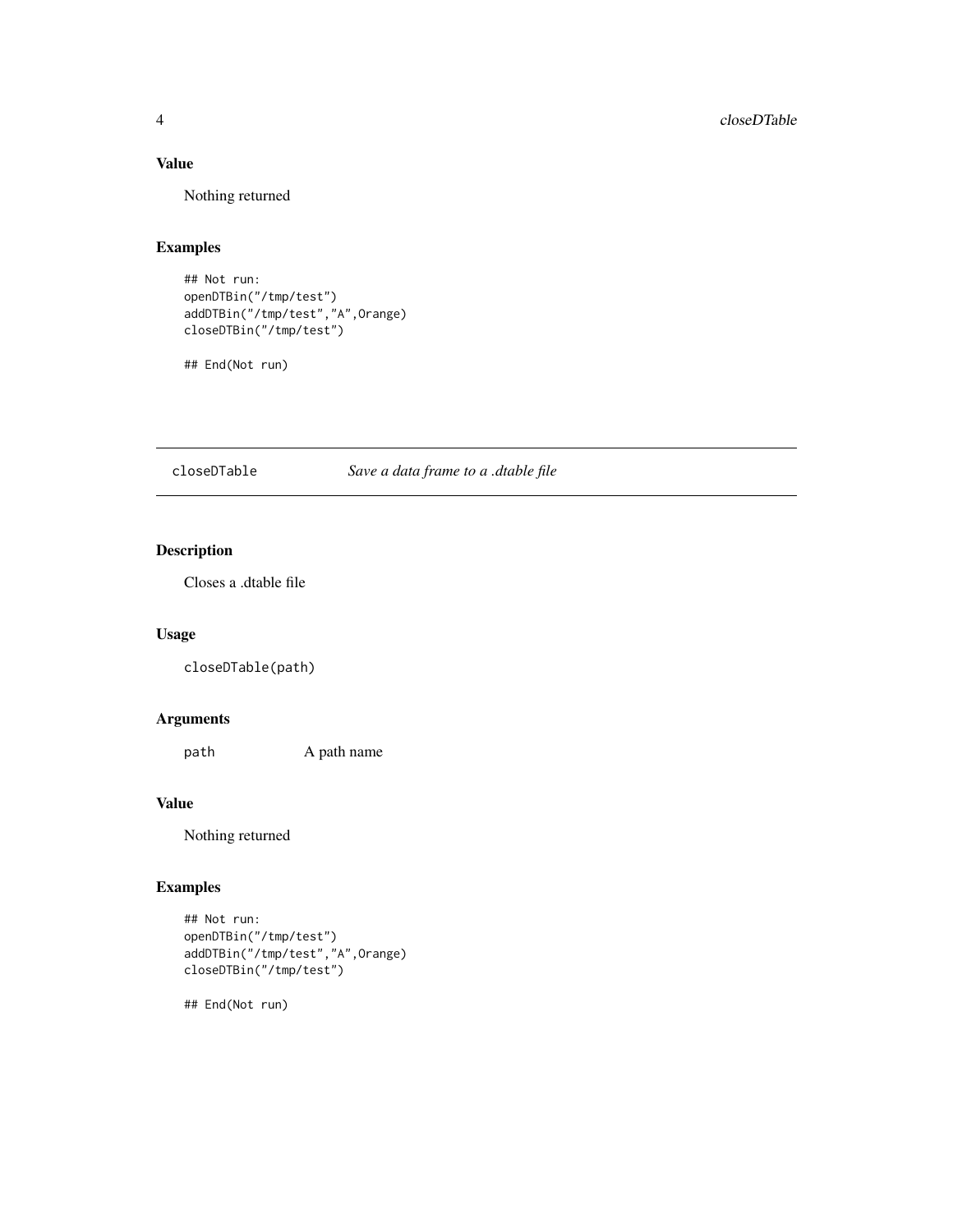<span id="page-4-0"></span>

Closes a .dtbin file

## Usage

closeDTBin(path)

## Arguments

path A path name

#### Value

Nothing returned

## Examples

## Not run: openDTBin("/tmp/test") addDTBin("/tmp/test","A",Orange) closeDTBin("/tmp/test")

## End(Not run)

infoDTBin *Save a data frame to a .dtable file*

## Description

Displays the content of a .dtbin file

#### Usage

infoDTBin(path)

## Arguments

path A path name

## Value

Nothing returned, but data is printed to the console. Intended as a debugging aid.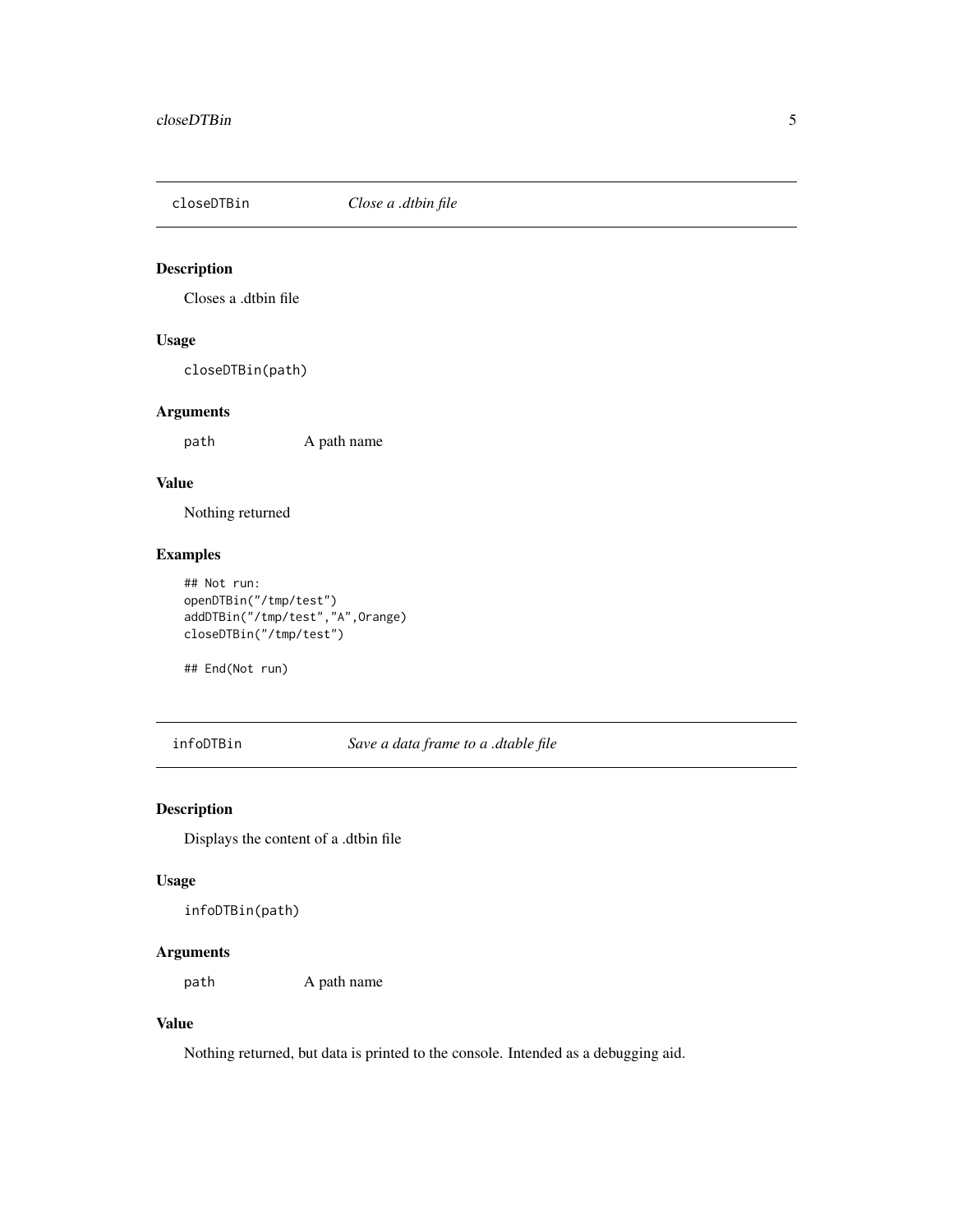## Examples

```
## Not run:
openDTBin("/tmp/test")
addDTBin("/tmp/test","A",Orange)
infoDTBin("/tmp/test")
closeDTBin("/tmp/test")
```
## End(Not run)

openDTable *Open a .dtable file so you can write into it using addDTable*

## Description

Saves the data frame to a file

#### Usage

openDTable(path)

## Arguments

path A path name

## Value

Nothing returned

## Examples

```
## Not run:
openDTBin("/tmp/test")
addDTBin("/tmp/test","A",Orange)
closeDTBin("/tmp/test")
```
<span id="page-5-0"></span>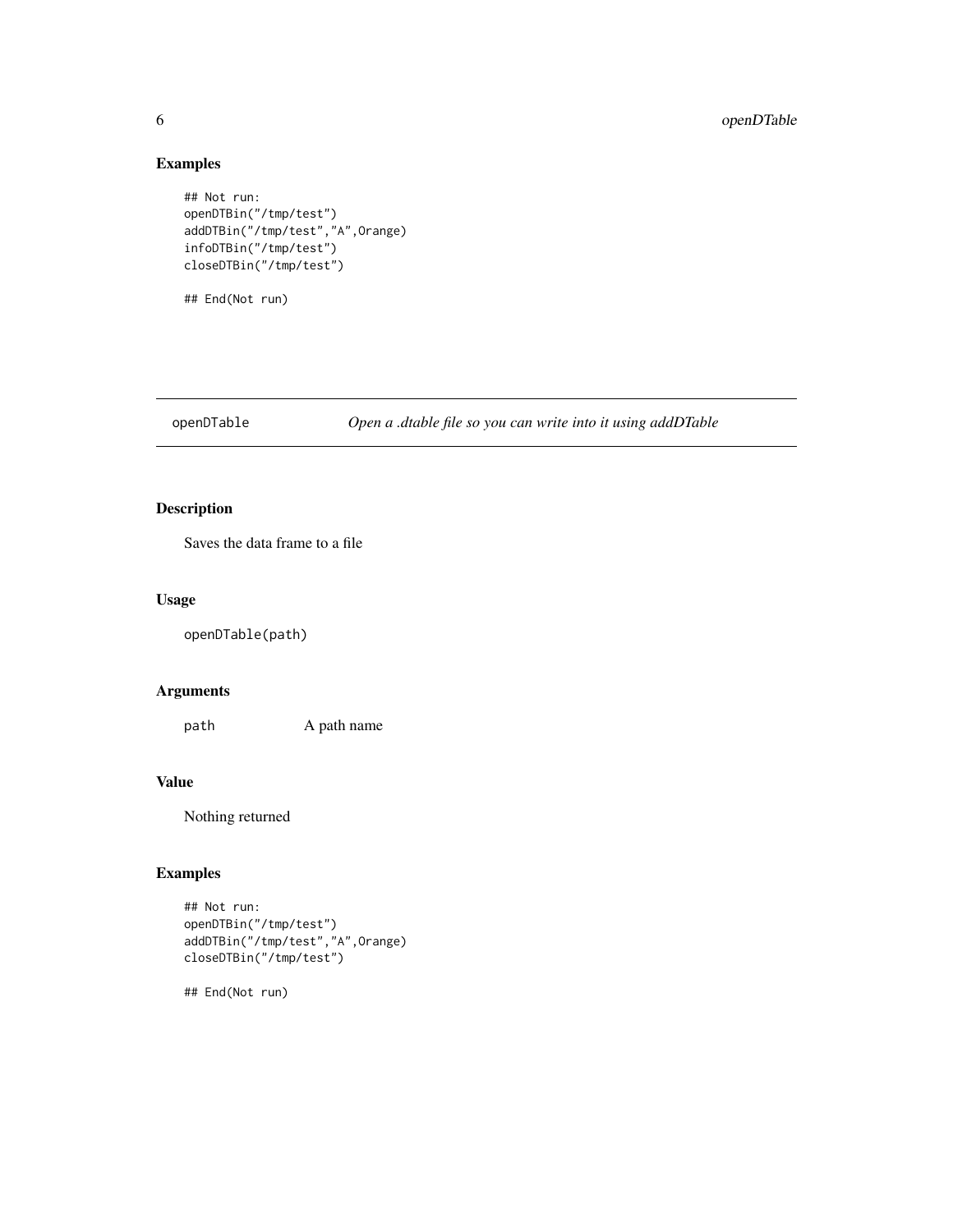<span id="page-6-0"></span>

Opens a .dtbin file. Prints out an error message if the file is already open.

#### Usage

openDTBin(path)

#### Arguments

path A path name

## Value

Nothing returned

## Examples

```
## Not run:
openDTBin("/tmp/test")
addDTBin("/tmp/test","A",Orange)
infoDTBin("/tmp/test")
closeDTBin("/tmp/test")
```
## End(Not run)

syncDTable *Adds a .sync file with the same name as the .dtable file.*

## Description

Used so that DataGraph can read up to an internal boundary inside the data file and avoids reading a partial table. DataGraph monitors this file and reloads the file when it sees a new sync file.

## Usage

syncDTable(path)

#### Arguments

path A path name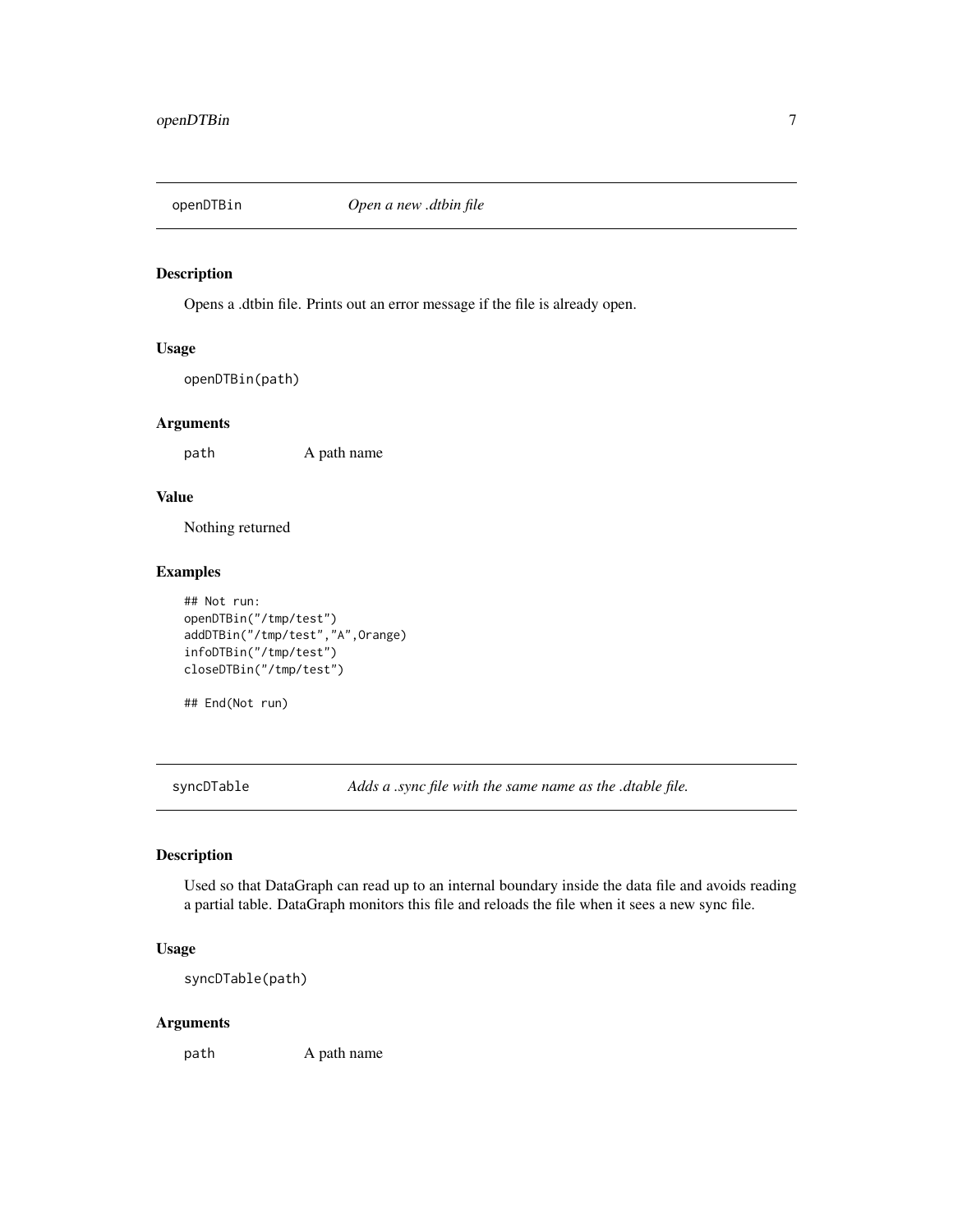#### <span id="page-7-0"></span>Value

Nothing returned

## Examples

```
## Not run:
openDTable("/tmp/test")
addDTable("/tmp/test",Orange)
syncDTable("/tmp/test")
addDTable("/tmp/test",Orange)
closeDTable("/tmp/test")
```
## End(Not run)

syncDTBin *Adds a .sync file with the same name as the .dtbin file.*

## Description

Used so that DataGraph can read up to an internal boundary inside the data file and avoids reading a partial table. DataGraph monitors this file and reloads the file when it sees a new sync file.

## Usage

syncDTBin(path)

## Arguments

path A path name

#### Value

Nothing returned

#### Examples

```
## Not run:
openDTBin("/tmp/test")
addDTBin("/tmp/test","Orange",Orange)
syncDTBin("/tmp/test")
addDTBin("/tmp/test","Orange",Orange)
closeDTBin("/tmp/test")
```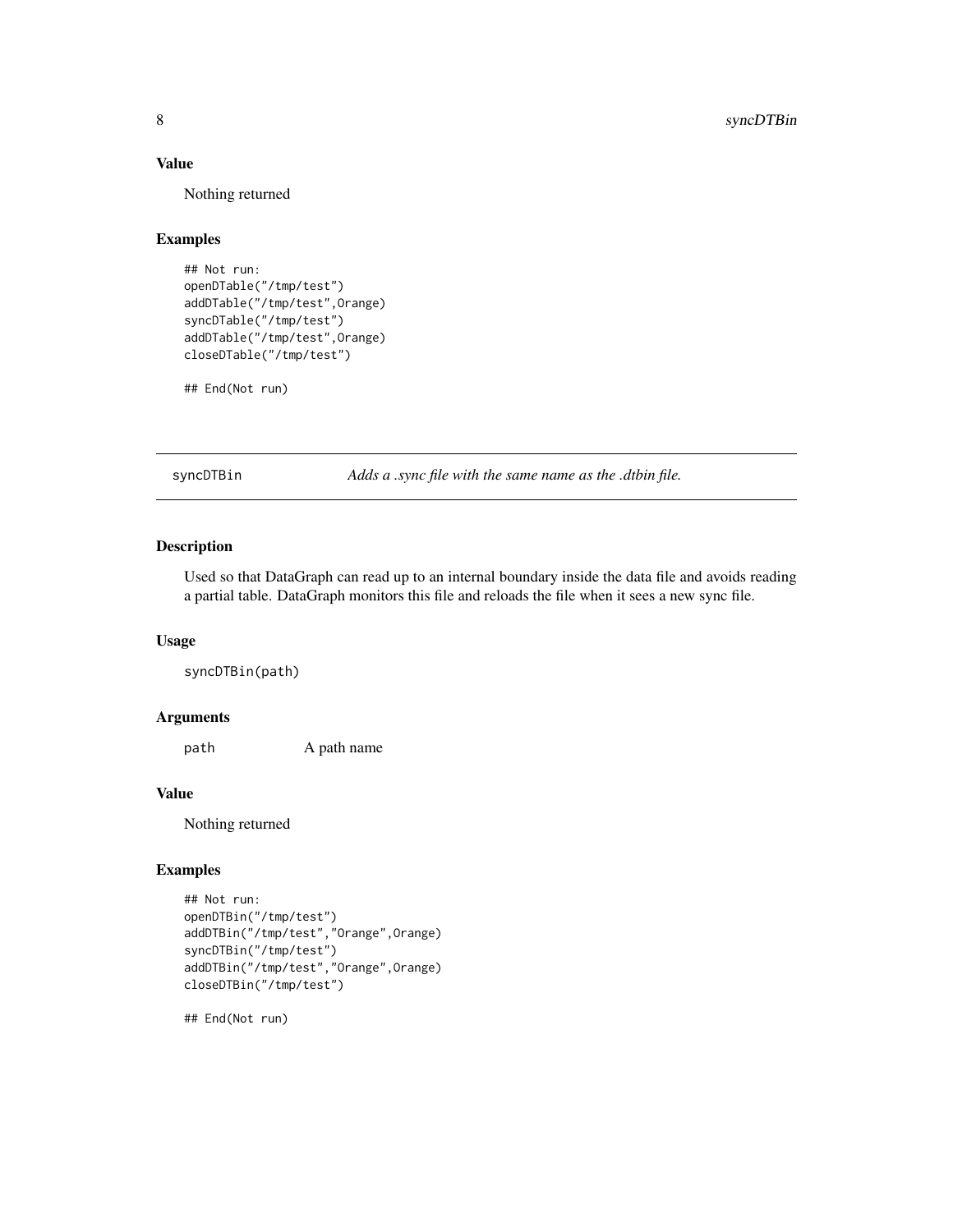<span id="page-8-0"></span>

Saves the data frame to a file

## Usage

writeDTable(path,data)

## Arguments

| path | A path name  |
|------|--------------|
| data | A data frame |

## Value

Nothing returned

## Examples

## Not run: writeDTable("/tmp/test",Orange)